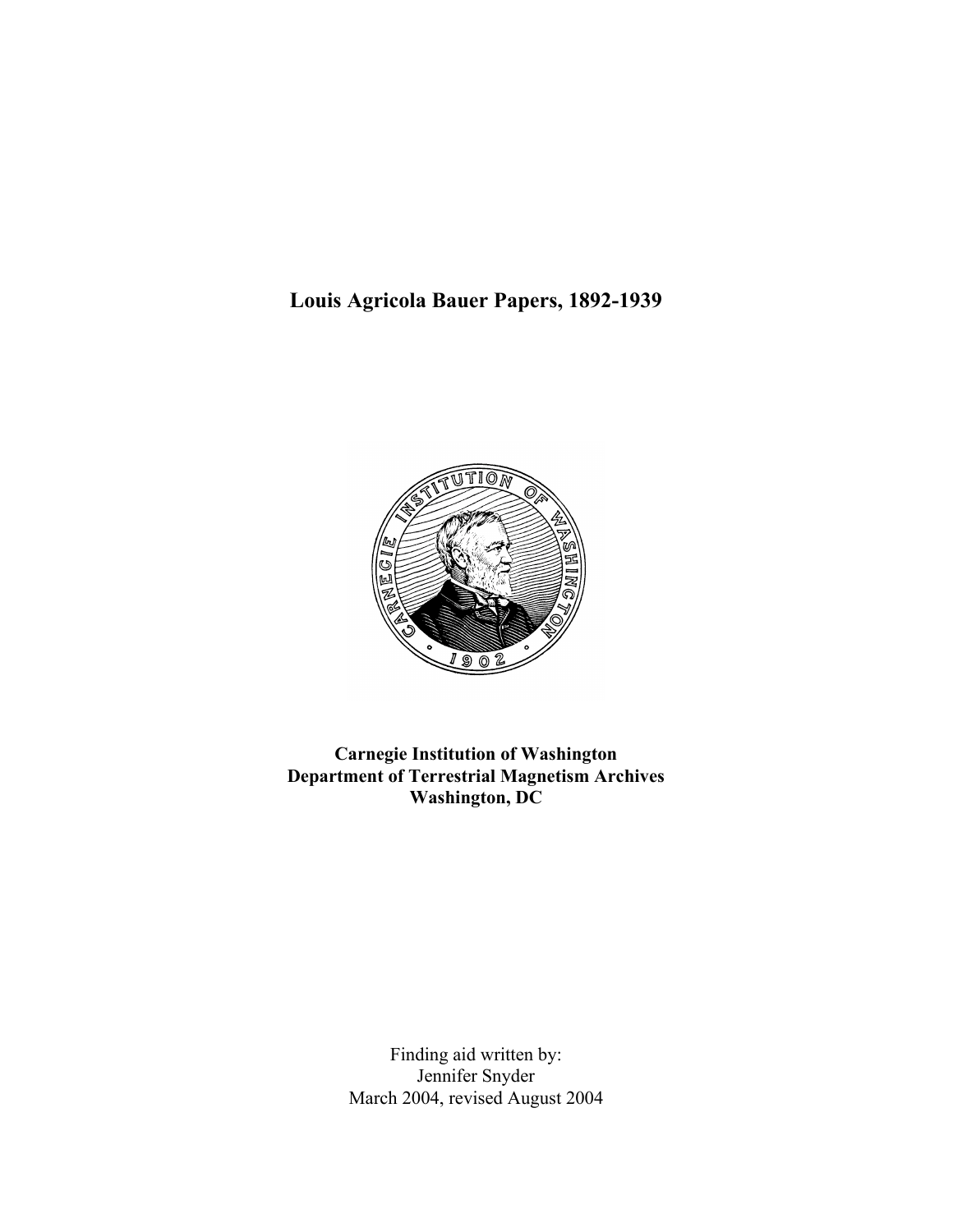# **Louis Agricola Bauer Papers, 1892-1939**

# **TABLE OF CONTENTS**

|                            | Page |
|----------------------------|------|
| Introduction               |      |
| <b>Biographical Sketch</b> |      |
| Scope and Contents Note    | 3    |
| <b>Folder Listing</b>      | 4    |
| <b>Subject Terms</b>       |      |
| <b>Bibliography</b>        |      |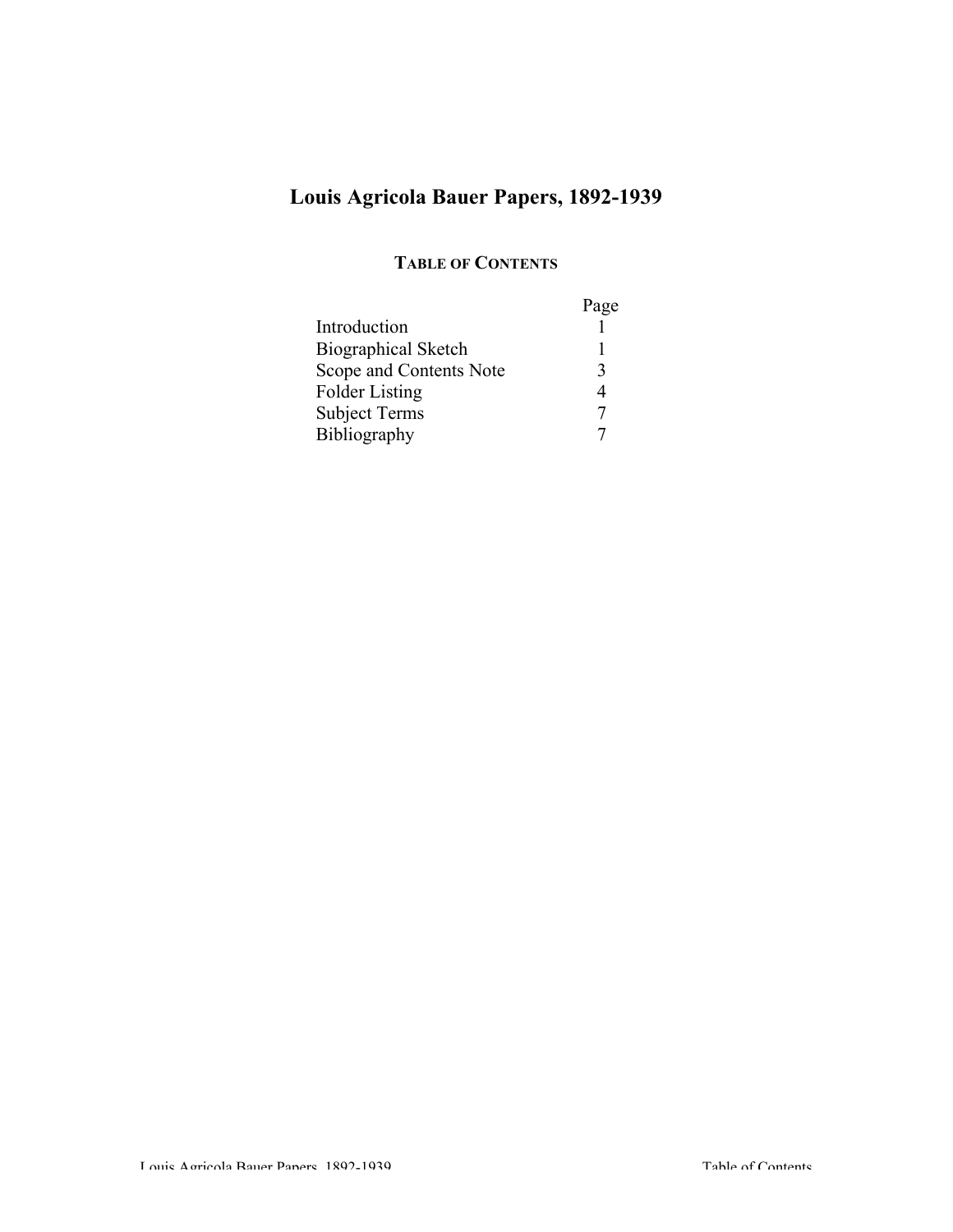# **Louis Agricola Bauer Papers, 1892-1939 DTM-2004-01**

#### **Introduction**

*Abstract:* This collection consists of the personal papers of Louis Agricola Bauer. Bauer was the first director of the Carnegie Institution's Department of Terrestrial Magnetism, from 1904-1929. His greatest achievement was the organization and direction of extensive programs for the observation of earth's magnetic field.

*Extent:* 7 linear feet: 2 document boxes, 7 flat storage boxes, 4 binder boxes and two negative boxes.

*Acquisition:* This collection was donated by L.A. Bauer's granddaughter, Lucy Pirtle, in May 1992. Other materials collected by the Department of Terrestrial Magnetism were incorporated into the collection as it was processed.

*Access Restriction:* There are no access restrictions to this collection.

*Copyright:* Copyright is held by the Department of Terrestrial Magnetism, Carnegie Institution of Washington. For permission to reproduce or publish please contact the archivist at the Department of Terrestrial Magnetism.

*Preferred Citation:* Louis Agricola Bauer Papers, 1892-1939, Department of Terrestrial Magnetism, Carnegie Institution of Washington, Washington, D.C.

*Processing:* Processing completed by Jennifer Snyder in March 2004. Original order was not maintained in the processing of this collection. Newsprint articles were photocopied onto acidfree paper and the originals were discarded.

Kara Friend rehoused albums, prints and negatives into appropriate enclosures in June 2004. The prints and negatives were rehoused and the original annotated envelopes were saved as a reference file.

This collection was processed through the generous support of the National Historical Publications and Records Commission.

#### **L.A. Bauer Biographical Sketch**

Louis Agricola Bauer was the first director of the Carnegie Institution's Department of Terrestrial Magnetism, from 1904-1929. He was born 26 January 1865 in Cincinnati, Ohio, and died 12 April 1932 in Washington, D.C.

The following is excerpted from Gregory A. Good's entry on Bauer in the *American National Biography*.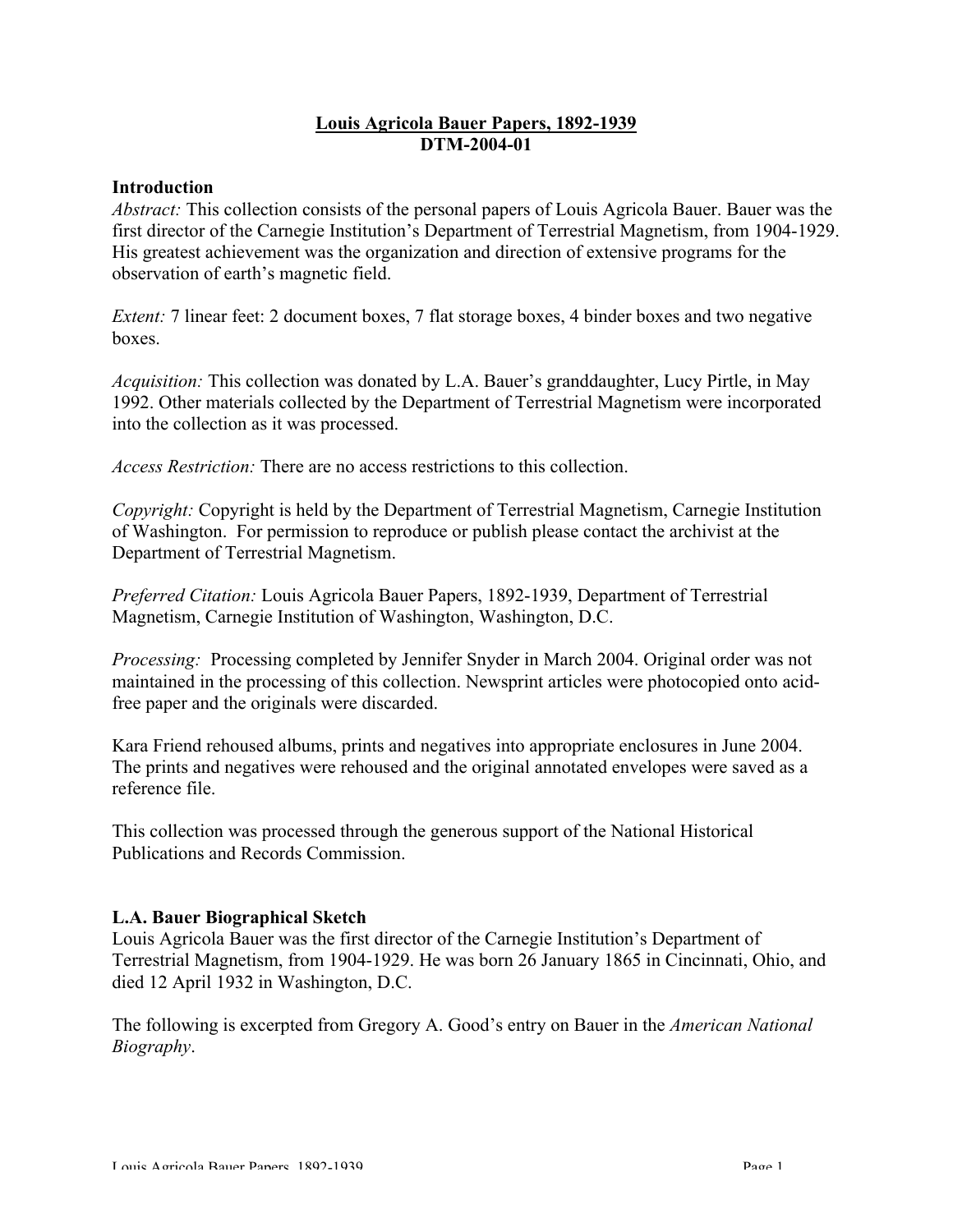Born with no middle name, he jokingly conferred on himself (Agricola is a Latin translation of Bauer, "farmer")…. He married Adelia Frances Doolittle in 1891 and they had one child [Dorothea Louise Bauer].

Bauer studied civil engineering at the University of Cincinnati, earning his C.E. in 1888. While an aide at the U.S. Coast and Geodetic Survey he began his transition into science. [He] learned practical aspects of geomagnetism, including use of instruments and reduction of data…. As did other American scientists, Bauer went next to Germany, where he earned a Ph.D. at the University of Berlin in 1895. He studies theoretical topics in physics and geophysics with well-known scientists, including Max Planck, Wilhelm von Bezold, and Wilhelm Foerster. These scientists served as examiners for Bauer's dissertation on the secular variation of geomagnetism, the slow change in the direction and intensity of earth's magnetism. In 1893 he met the influential magnetician Adolph Schmidt, and they began a long collaboration....

Bauer returned to the United States with a life's goal: to raise the study of earth's magnetism to the status enjoyed by other areas in the physical and earth sciences. He moved steadily and imaginatively toward this goal for thirty years….

Bauer's greatest achievement was the organization and direction of extensive programs for the observation of earth's magnetic field….

In 1899 Bauer shifted from university employment to the USCGS to concentrate on research…. As the first chief of a new Division of Terrestrial Magnetism, Bauer developed a full geomagnetic survey of the country and greatly expanded and reorganized the series of observatories for studying the temporal changes in earth's magnetism. In both these activities Bauer saw his task as keeping the United States at the highest international standard. Bauer also began a program of geomagnetic measurements on USCGS steamships.

Bauer extrapolated these three basic activities to an international scale after joining the Carnegie Institution of Washington (CIW) in 1904. He had concluded that no physical theory of earth's magnetism could be developed or tested until the magnetic elements had been mapped precisely over a significant portion of earth's surface, including the oceans, over a comparatively short period of time. The endorsement of the project by the CIW enabled Bauer to pursue his dream vigorously. Between 1905 and 1921, his Department of Terrestrial Magnetism sponsored 130 expeditions to remote parts of the globe, and its two ships, the *Galilee* and the nonmagnetic yacht the *Carnegie*, sailed many times around the globe measuring the magnetic elements….

Bauer's international efforts were not restricted to expeditionary science. He also organized and edited the journal *Terrestrial Magnetism* (now the *Journal of Geophysical Research*) from 1896 until the 1920s….Bauer viewed the *Journal* as a means of communication for an emerging specialty and as a means of building a sense of community among researchers of magnetism.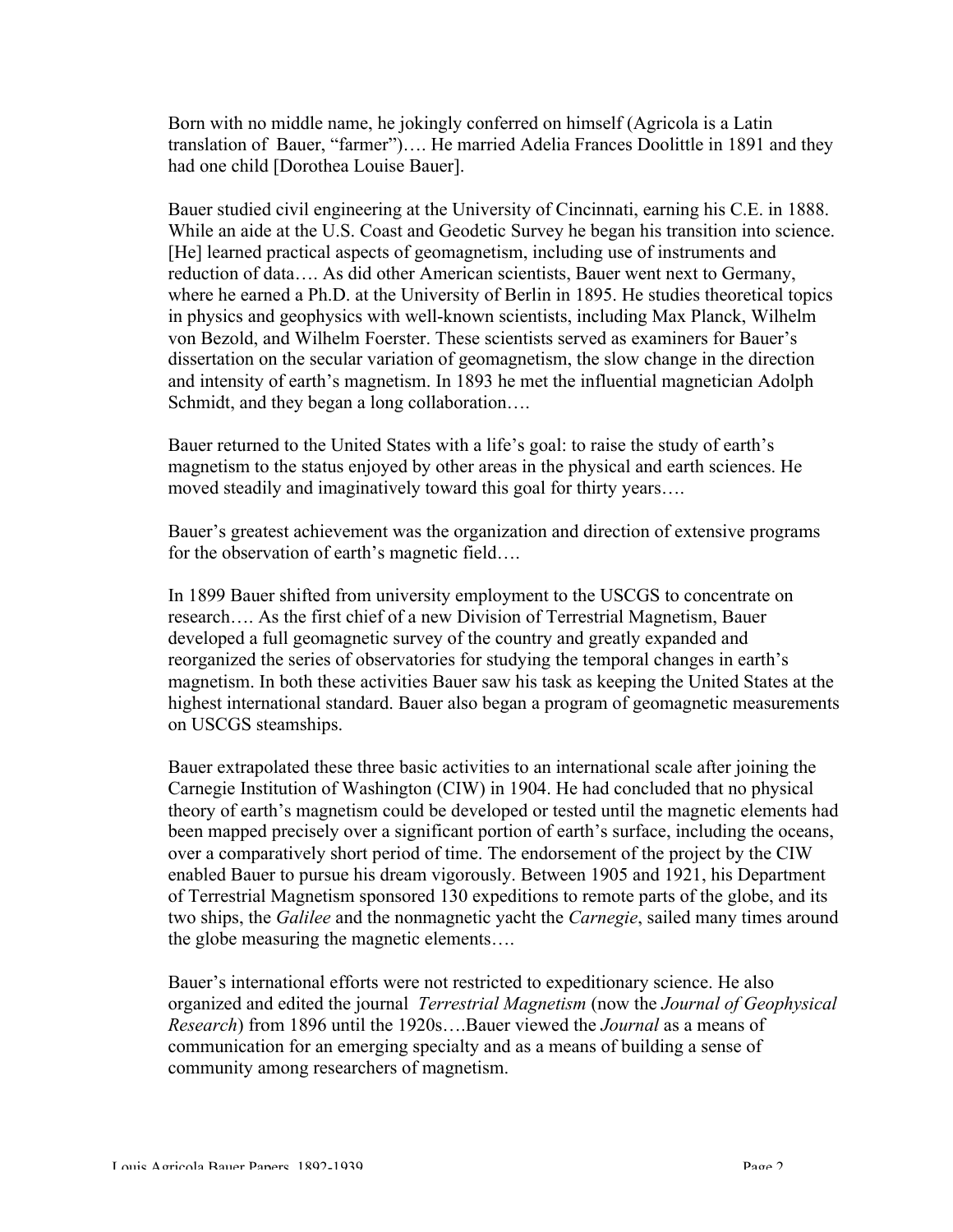He published over 300 articles and monographs.

Bauer had a strong sense of mission and obligation to his cause. He was noted for his efficiency and for his intolerance of imprecision among his subordinates. Although he delegated responsibility, he also controlled closely the lines of research at DTM. He was described by colleagues as fiery, dynamic, and enthusiastic.

# **Scope and Content**

This collection consists of the personal papers of Louis Agricola Bauer and serves to illuminate both his personal and professional lives while he was an employee of the Carnegie Institution of Washington.

# **Arrangement**

This collection consists of three document boxes, one flat letter size box, and two oversize flat boxes. The materials are arranged in 6 series.

Series 1: Biographical Materials, 1910-1937, n.d.

Series 2: Correspondence, 1892-1939, n.d.

Series 3: Expedition Related Materials, 1900-1922, n.d.

Series 4: Carnegie Institution Materials, 1909-1938, n.d.

Series 5: Ephemera, 1902-1939, n.d.

Series 6: Miscellaneous, 1885, 1922, n.d.

# **Series 1: Biographical Materials, 1910-1937, n.d.**

This series consists of items about Bauer's life, including biographical sketches, news clippings about him and his professional career, his school diplomas, and photographs of him and his family. Of particular note is a scrapbook created and donated by Dorothea Bauer to the Department of Terrestrial Magnetism in 1965.

#### **Series 2: Correspondence, 1892-1939, n.d.**

This series consists of correspondence to Bauer from colleagues and family members. Also included is correspondence from Bauer to his wife and child on his various expeditions and travels. There is also correspondence between the Mrs. Bauer and others after L.A. Bauer's death.

#### **Series 3: Expedition Related Materials, 1900-1922, n.d.**

This series consists of Bauer's notes from various locales, mostly in 1911. Of interest is the ephemera he collected while traveling. Ephemera collected during the solar eclipse expedition in 1919 were mounted in a scrapbook along with a few duplicate photographs also found in the solar eclipse expedition photograph album.

Over the years the images were assigned various numbering schemes. Solar eclipse expedition images are labeled B###. Expedition images from 1911 and 1913 were labeled ###B. However, numbers 216B-265B were used twice. When the collection was rehoused the appropriate year was added in parentheticals to distinguish between the two sets of images The images from the trip to Italy and Bombay were numbered BB##. The images found in albums titled "Views..."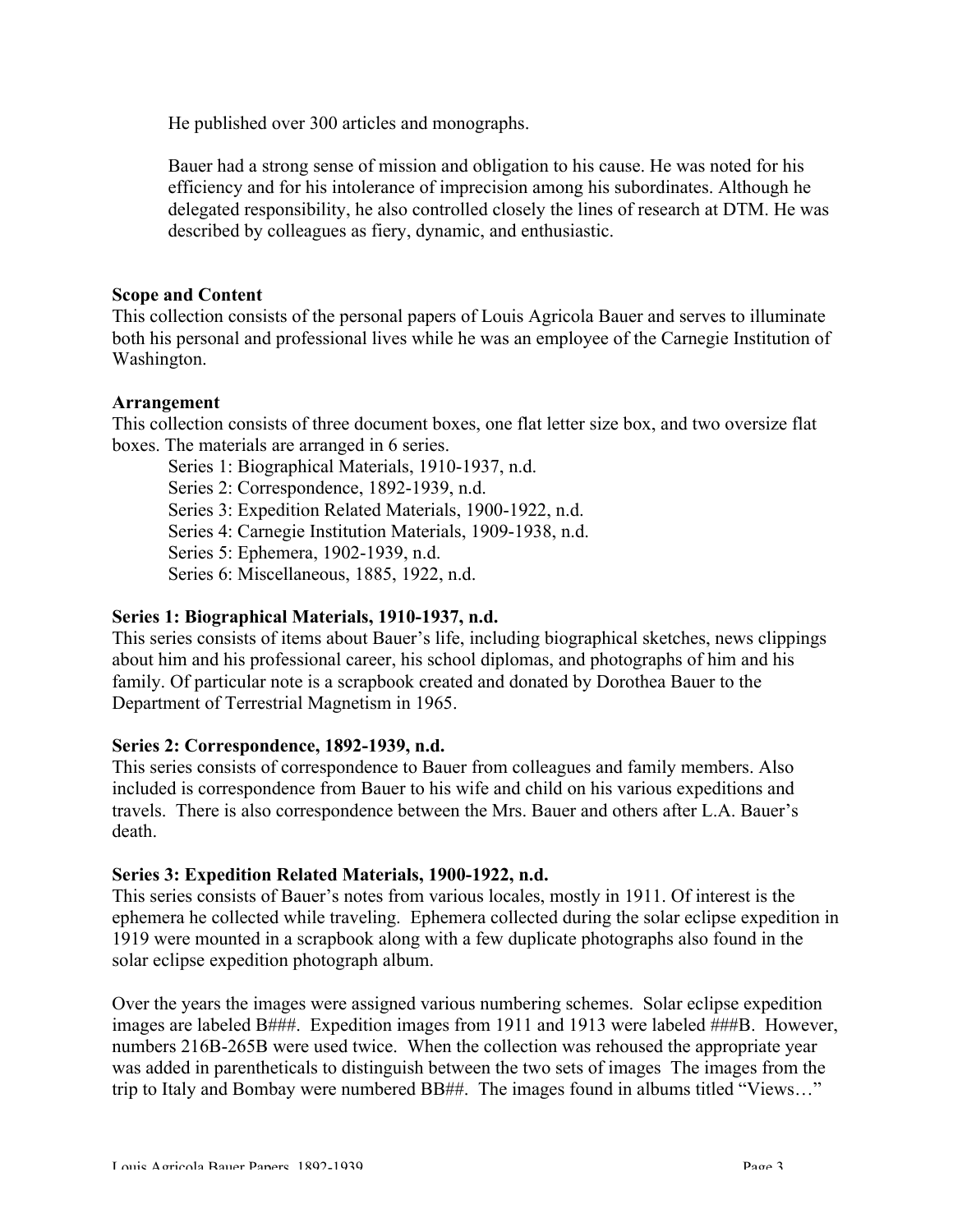were numbered BC### where once again numbers were used twice. The images were annotated with either 1919 or 1921 in parentheticals as appropriate. Images BC001 (1921) through BC103 (1921) are found in both albums 6 and the second half of album 5.

# **Series 4: Carnegie Institution Materials, 1909-1938, n.d.**

This series consists of material relating to the Carnegie Institution of Washington. Photographs of the *Galilee* and *Carnegie* are found here. Information about the *Carnegie* ship makes up the bulk of this series. Also included are photographs of CIW staff, programs from events held by CIW, and examples of stationery used by the Institution.

#### **Series 5: Ephemera, 1902-1939, n.d.**

News clippings about various subjects and people (including the *Carnegie* ship accident) make up the bulk of this series. Also included here are copies of articles and lectures by others. A few artistic pieces related are located in this series, as well.

#### **Series 6: Miscellaneous, 1885, 1922, n.d.**

This series is made up of miscellaneous materials including a photograph album from a 1922 trip, unidentified photographs of people and portraits of scientists, University of Cincinnati fundraising correspondence, mailing lists, etc.

# **Folder Listing**

|                                                                     | <b>Box</b>   | <b>Folder</b>           |
|---------------------------------------------------------------------|--------------|-------------------------|
| Series 1: Biographical Materials, 1910-1937, n.d.                   |              |                         |
| Biographical information [Biographical sketches, memorial programs, | $\mathbf{1}$ | 1                       |
| Mrs. Bauer's unfinished biography of her husband.], 1909, 1924,     |              |                         |
| 1925, 1932, n.d.                                                    |              |                         |
| Diplomas, honorary degrees, and certificates [Also includes Bauer's | 6            | 1                       |
| passport], 1899, 1906, 1908, 1909, 1922, n.d.                       |              |                         |
| News clippings about Bauer, 1910-1916, 1921-1923, 1929, n.d.        | 1            | $\overline{2}$          |
| News clippings about Bauer, 1909, 1911, 1920, 1922, n.d.            | 6            | $\overline{2}$          |
| Photographs: Portraits of Bauer, n.d.                               | 3            | $1 - 2$                 |
| Photograph: Portrait of Bauer, n.d.                                 | 6            | $\mathfrak{Z}$          |
| Photographs: Bauer in field or casual, 1911, 1921, 1922, n.d.       | 3            | $\overline{\mathbf{3}}$ |
| Family Memorabilia [Calling cards and poem from niece.], n.d.       | 1            | 3                       |
| Photographs: Bauer family [Including Bauer's mother and brother.],  | 3            | 4                       |
| 1911, 1922, 1937, n.d.                                              |              |                         |
| Photographs of Bauer family, n.d.                                   | 6            | 3                       |
| Presentation of Bauer's portrait to the Department of Terrestrial   |              | 4                       |
| Magnetism, 3 April 1937                                             |              |                         |
| Memberships to clubs and professional organizations, 1890, 1904,    | 1            | 5                       |
| 1911, 1927, n.d.                                                    |              |                         |
| Announcements of speaking engagements, 1919, 1921, 1922, 1925,      | 1            | 6                       |
| 1927, n.d.                                                          |              |                         |
| Bauer's lectures and articles, 1895, 1909, 1911, 1919, 1937         | 1            | 7                       |
| Bauer's lectures and articles, 1908, 1910, ca. 1916                 | 6            | 4                       |
| Meeting minutes and notices, 1907, 1912, 1926                       |              | 8                       |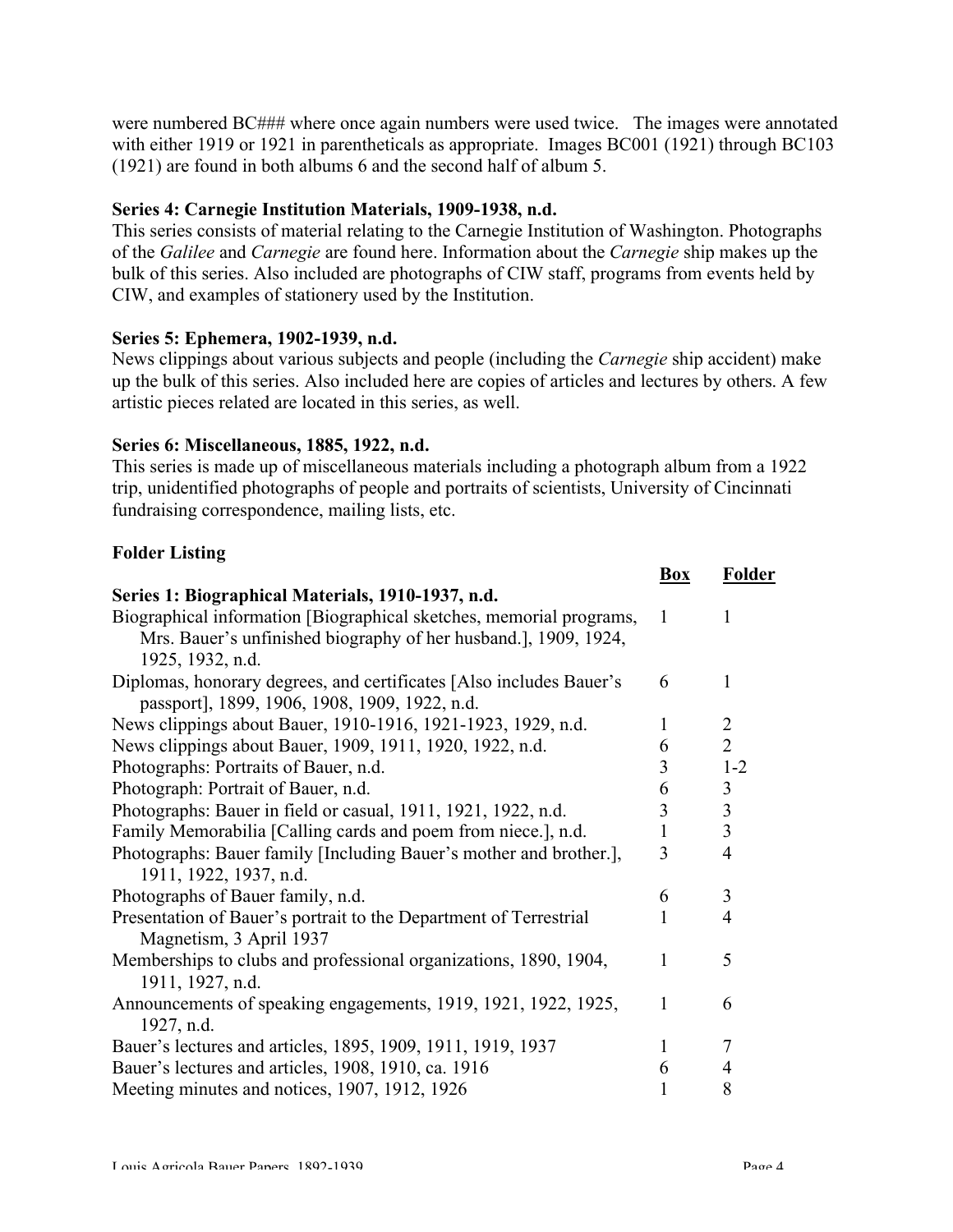|                                                                                  | <b>Box</b>                       | <b>Folder</b>            |
|----------------------------------------------------------------------------------|----------------------------------|--------------------------|
| Scrapbook [Created by Dorothea Bauer. Includes photographs,                      | 5                                | $1 - 3$                  |
| remembrances, and copies of letters.], 1895-1932                                 |                                  |                          |
|                                                                                  |                                  |                          |
| Series 2: Correspondence, 1893-1939, n.d.                                        |                                  |                          |
| Scrapbook of Correspondence, 1893-1895                                           | $\mathbf{1}$                     | 9                        |
| Scrapbook of Correspondence, 1893-1895                                           | 1                                | 10                       |
| Correspondence, 1892                                                             | 1                                | 11                       |
| Correspondence, 1893                                                             | 1                                | 12                       |
| Correspondence, 1894                                                             | 1                                | 13                       |
| Correspondence, 1895                                                             | 1                                | 14                       |
| Correspondence, 1902, 1904, 1905, 1907, 1909                                     | 1                                | 15                       |
| Correspondence, 1910, 1911, 1913, 1914, 1917, 1919                               | 1                                | 16                       |
| Correspondence, 1920-1929                                                        | 1                                | 17                       |
| Correspondence, 1930, 1936, 1938, 1939                                           | 1                                | 18                       |
| Correspondence [Miscellaneous pages from a scrapbook.], 1923                     | 5                                | $\overline{4}$           |
| Correspondence: letters from Bauer to his wife and child, 1909                   | 1                                | 19                       |
| Correspondence: letters from Bauer to his wife and child, [Includes]             | $\overline{2}$                   | $\mathbf{1}$             |
| Everlasting Silver Leaves, featuring painting of Carnegie, from                  |                                  |                          |
| Table Mountain, Cape Town, South Africa], 1911                                   |                                  |                          |
| Correspondence: letters from Bauer to his wife and children, 1915,<br>1919, 1921 | $\overline{2}$                   | $\overline{2}$           |
| Correspondence: Bauer's mother's last letter to him, 14 March 1912               | $\overline{2}$                   | 3                        |
| Miscellaneous pieces of correspondence and envelopes, 1902, 1921-                | $\overline{2}$                   | $\overline{4}$           |
| 1929, n.d.                                                                       |                                  |                          |
|                                                                                  |                                  |                          |
| Series 3: Expedition Related Materials, 1900-1922, n.d.                          |                                  |                          |
| Bauer's expedition notes, 1911                                                   | $\overline{2}$                   | 5                        |
| Bauer's expedition notes, 1911                                                   | $\overline{2}$                   | 6                        |
| Colombo [Sri Lanka], n.d.                                                        | $P-4$                            |                          |
| Eclipse Expedition List of Views [Photograph captions], May 1919                 | 2                                | 7                        |
| Expedition Photograph Album: L.A.B. 1B-265B, 1911, 1913                          | $A-3$                            |                          |
| Expedition Photograph Negatives, 1911, 1913                                      | $SN-2$                           | -                        |
| Expedition Photograph Prints, 1911, 1913                                         | $P-2$                            | ۰                        |
| Maps, 1919, 1924, n.d.                                                           | 6                                | 5                        |
| Notes of Automobile Trip in Flanders, 30 July 1919                               | $\overline{2}$                   | 8                        |
| Notes on landing in Samoa, April-May, 1911                                       | $\overline{2}$<br>$\overline{3}$ | 9<br>5                   |
| Photographs of Samoa [?], 1908, 1910, 1911                                       | $\overline{3}$                   |                          |
| Photographs from the field [Native people, land, etc.], 1911, 1922, n.d.         | $\overline{4}$                   | 6                        |
| Photographs of India, 1912                                                       |                                  | 1                        |
| Solar Eclipse Expedition Photograph Album B1-B290, May 1919                      | $A-1$                            | $\overline{\phantom{0}}$ |
| Solar Eclipse Expedition Photograph Negatives, May 1919                          | $SN-1$                           |                          |
| Solar Eclipse Expedition Photograph Prints, May 1919                             | $P-1$                            |                          |
| Solar Eclipse Expedition Scrapbook, May 1919                                     | $A-2$<br>$P-4$                   |                          |
| Stromboli [Italy and] Bombay [India], n.d.                                       |                                  |                          |
| Sydney to Wellington [Australia], n.d.                                           | $P-4$                            |                          |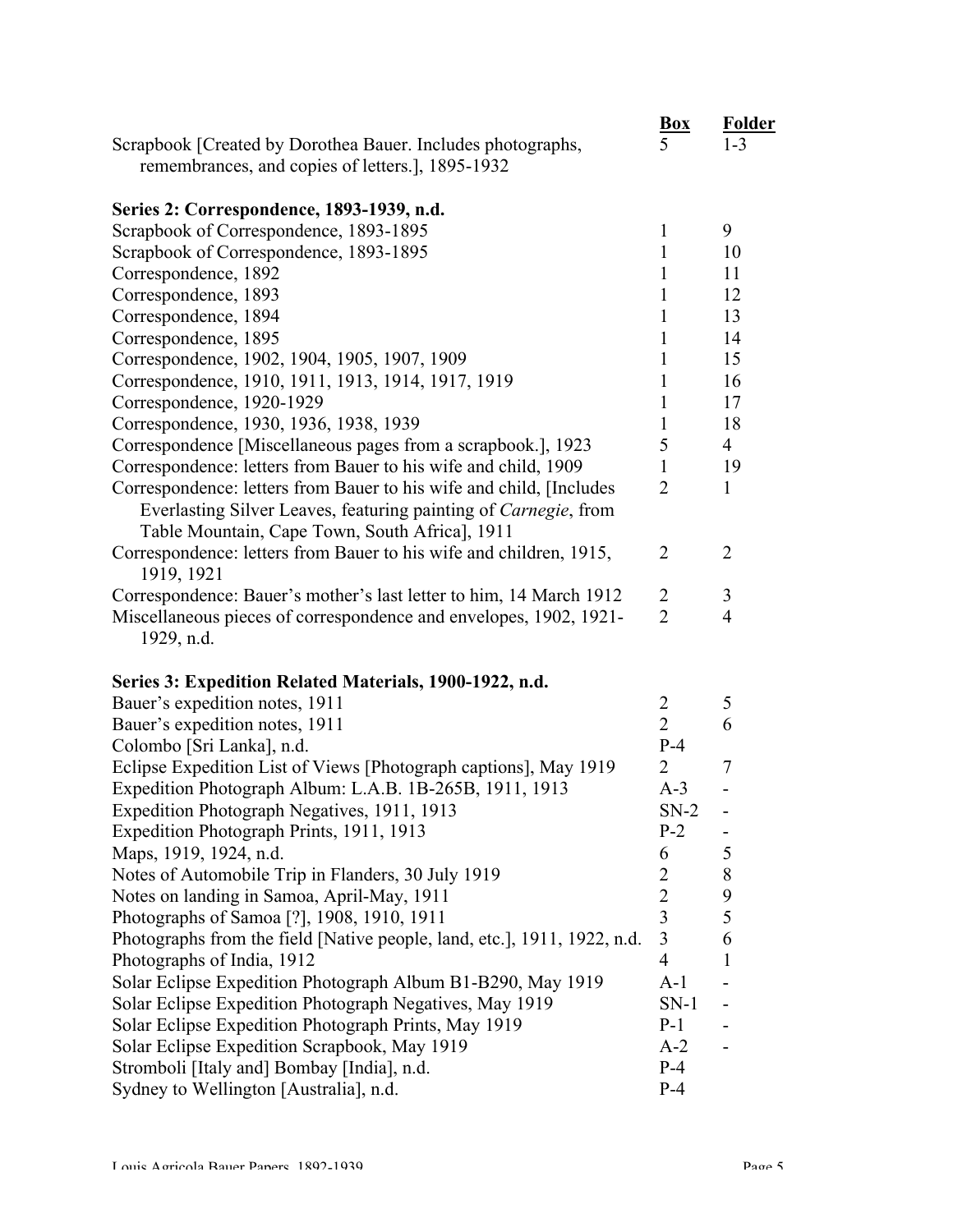|                                                                                                                                          | <b>Box</b>      | <b>Folder</b>  |
|------------------------------------------------------------------------------------------------------------------------------------------|-----------------|----------------|
| Tahiti, n.d.                                                                                                                             | $P-4$           |                |
| Transcontinental Trip Perth - Adelaide, n.d.                                                                                             | $P-4$           |                |
| [Treadwell] Photograph Prints, 1907                                                                                                      | $P-3$           |                |
| [Treadwell] Photograph Negatives, 1907                                                                                                   | $SN-3$<br>$A-4$ |                |
| Trip to Italy and Bombay via Suez Canal Photograph Album BB1-<br>100, Mar-Jun 1922                                                       |                 |                |
| Trip to Italy and Bombay via Suez Canal Photograph Negatives BB1-<br>72, Mar-Jun 1922                                                    | $SN-3$          |                |
| Trip to Italy and Bombay via Suez Canal Photograph Prints BB1-72,<br>Mar-Jun 1922                                                        | $P-3$           |                |
| Views: Washington to Panama Photograph Album, BC1-BC103, Oct-<br>Nov 1921                                                                | $A-6$           |                |
| Views of the <i>Carnegie's</i> Recent Cruises Photograph Album BC1-<br>BC120, 1919-1921                                                  | $A-5$           |                |
| Views of the <i>Carnegie's</i> Recent Cruises Photograph Negatives, 1919                                                                 | $SN-3$          |                |
| Views of the <i>Carnegie's</i> Recent Cruises Photograph Prints BC1-120,<br>1919                                                         | $P-3$           |                |
| Watheroo [Australia], n.d.                                                                                                               | $P-4$           |                |
| Miscellaneous expedition notes, n.d.                                                                                                     | 2               | 10             |
| Ephemera from travels, 1900-1919, n.d.                                                                                                   | $\overline{2}$  | 11             |
| Series 4: Carnegie Institution Materials, 1909-1938, n.d.                                                                                |                 |                |
| Carnegie Institution of Washington descriptive pamphlets and<br>exhibition pamphlets, 1909, 1911, 1927, 1929, 1938                       | $\overline{2}$  | 12             |
| Carnegie ship launch [News articles, photographs, invitations, plates<br>from publications, and Mrs. Bauer's written remembrance.], 1909 | $\overline{2}$  | 13             |
| Photographs of the Galilee and Carnegie, 1910, 1921, n.d.                                                                                | $\overline{4}$  | 2              |
| Picture of the Carnegie from a calendar, February 1922                                                                                   | 6               | 5              |
| Photographs from a reception given in honor or Captain Ault, n.d.                                                                        | $\overline{4}$  | 3              |
| Photographs of CIW and DTM buildings and staff, 1923, 1940, n.d.                                                                         | $\overline{4}$  | $\overline{4}$ |
| Prints of Carnegie staff, n.d.                                                                                                           | $\overline{2}$  | 14             |
| Stationery examples, n.d.                                                                                                                | $\overline{2}$  | 15             |
| Series 5: Ephemera, 1902-1939, n.d.                                                                                                      |                 |                |
| News clippings [People, science, CIW, <i>Carnegie</i> accident, etc.], 1902,<br>1904, 1911, 1918, 1922, 1926, 1928, 1929, n.d.           | $\overline{2}$  | 16             |
| News clippings [People, science, CIW, etc.], 1909, 1911, 1920, n.d.                                                                      | 6               | 6              |
| Lectures and articles by others, 1896, 1904, 1917, 1922, 1932, 1934,<br>1939                                                             | $\overline{2}$  | 17             |
| Articles by others, 1901                                                                                                                 | 6               | 6              |
| Artistic profile of Bauer, n.d.                                                                                                          | $\overline{2}$  | 18             |
| Compass-like sketch [Appears in portrait of L.A.B.], n.d.                                                                                | $\overline{2}$  | 19             |
| Series 6: Miscellaneous, 1885, 1922, n.d.                                                                                                |                 |                |
| Miscellaneous [Portraits of scientists, University of Cincinnati                                                                         | 2               | 20             |